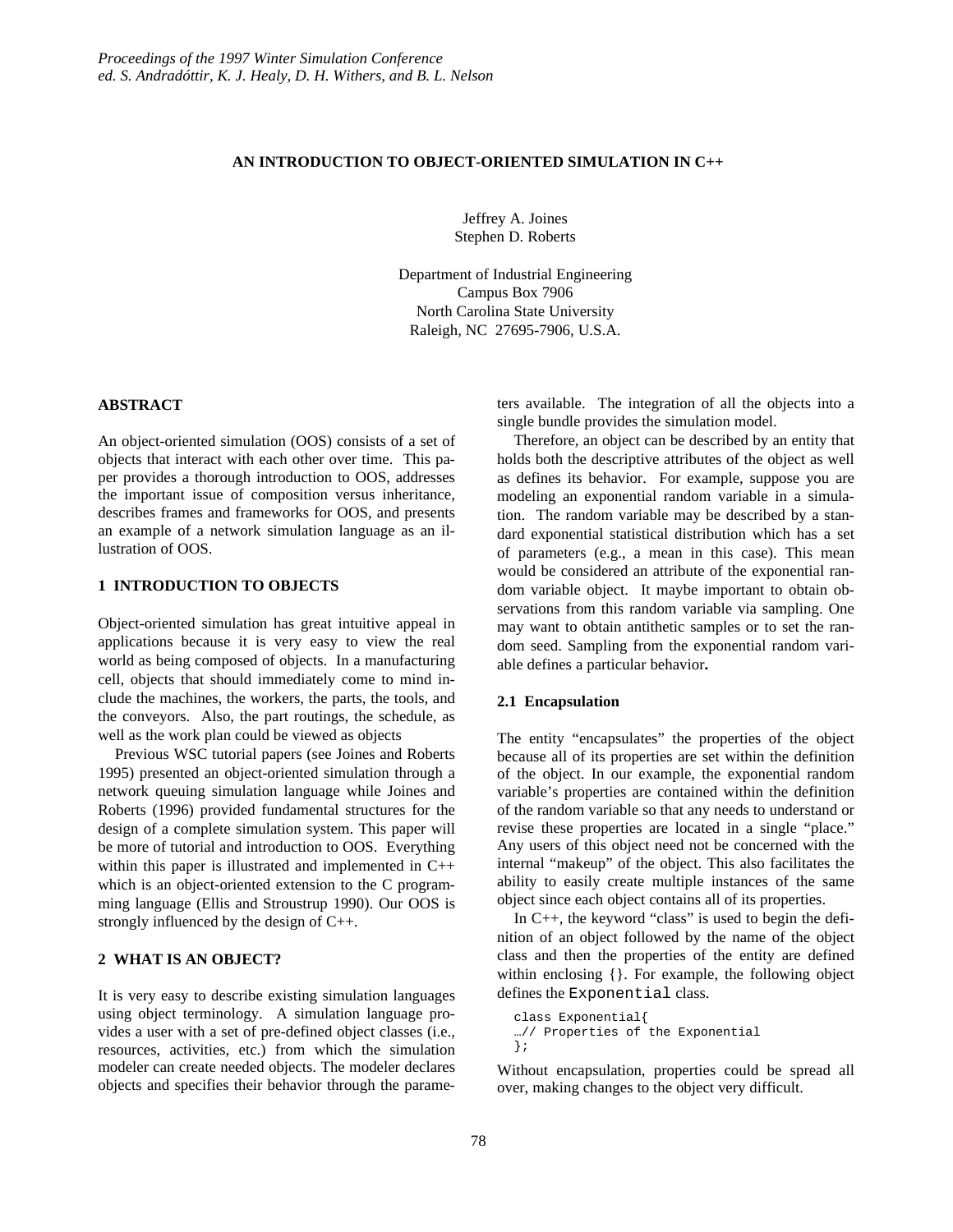### **2.1.1 Class Properties**

The class definition specifies the object's properties, the attributes and behaviors. The attributes define all the singular properties of the object while the behaviors define how the object interacts within the environment with other objects.

Attributes are considered the data members of an object. In the case of our Exponential random variable, its mean (given by the identifier mu) would be a real number attribute.

double mu;

Other attributes would be similarly defined.

The behaviors (sometimes referred to as methods) of an object represent actions the object can perform or take. For example, if the exponential random variable needed to obtain a sample, the following member function can be used:

```
double sample(){
  return –mu * log(1.0 - randomNumber() ); }
```
where the randomNumber() function yields a uniform random variable between 0 and 1. By representing behavior with functions, the object can react to parameters passed in the function argument as well as change variable values within the function.

### **2.1.2 Classes and Instances**

Notice, the word "class" not "object" is used in defining the object which can be confusing since it would seem that we are defining objects. Lets consider the more complete definition based on our prior discussion of encapsulation and properties (ignore the "public" for now), the Exponential class is defined as follows.

```
class Exponential{
   public:
       double mu;
       double sample(){ return –mu * log( 1.0 –
                         randomNumber() );}
};
```
Rather than defining an object directly, a class is defined where the class provides a "pattern" for creating objects and defines the "type." By defining a class (of objects), rather than a single object, the opportunity exists to use the class to create many objects (i.e., re-use existing code). Furthermore, as seen later, the class is a description of a pattern for constructing objects which can be easily extended.

Now that the class is defined, objects can be created directly from this class. These created objects are called "instances" of a class. For example, serviceTime is an instance of the Exponential class.

Exponential interarrivalTime, serviceTime;

### **2.2 How Do Objects Communicate?**

An OOS models the behavior of interacting objects over time. However before we can consider a simulation, we needs to understand how objects interact or communicate with each other. The interaction among objects is performed by communication called "message passing." One object sends a message to another and the receiving object then responds. An object may simply publish a message which may be responded to by one of several objects. For example in a bank simulation, a customer arrives at a bank and may be served by any of several tellers. In a O-O context, the customer publishes their arrival and waits for service by a teller. There are several ways in transmitting messages in an object-oriented program and it depends on the programming language.

# **2.2.1 Direct Reference**

Perhaps the simplest form of message passing is direct reference to the object's attributes or data members. For example, if the interarrivalTime object needed to have a mean of 5.5, then the simplest means to communicate this message is through direct assignment.

interarrivalTime.mu = 5.5;

This message causes the object to receive the value and set its variable mu. This is a forced message because the object has no choice but to perform the action.

#### **2.2.2 Data Methods or Functions**

Rather than forcing a value upon an object, a value could be communicated to the object and then let it determine how to deal with the value. For example, if a new "member function" or data method to the Exponential class called setMu() was added as follows.

```
void setMu( double initMu ){
         mu = initMu; }
```
Now the object is sent the setMu message with a message value of 5.5 which "communicates" our interest in changing the mean. The interarrivalTime object receives the message and changes its internal value of mu.

interarrivalTime.setMu(5.5);

Although this example really does the same thing as the direct reference, there are important distinctions. First, in our function call we simply "passed" the value of 5.5 to the object. Second, we didn't tell the object how to change the attribute mu. The object has a function written by the designer of the Exponential class that causes the mean parameter to change. Notice, the user of the function does not need to know how the function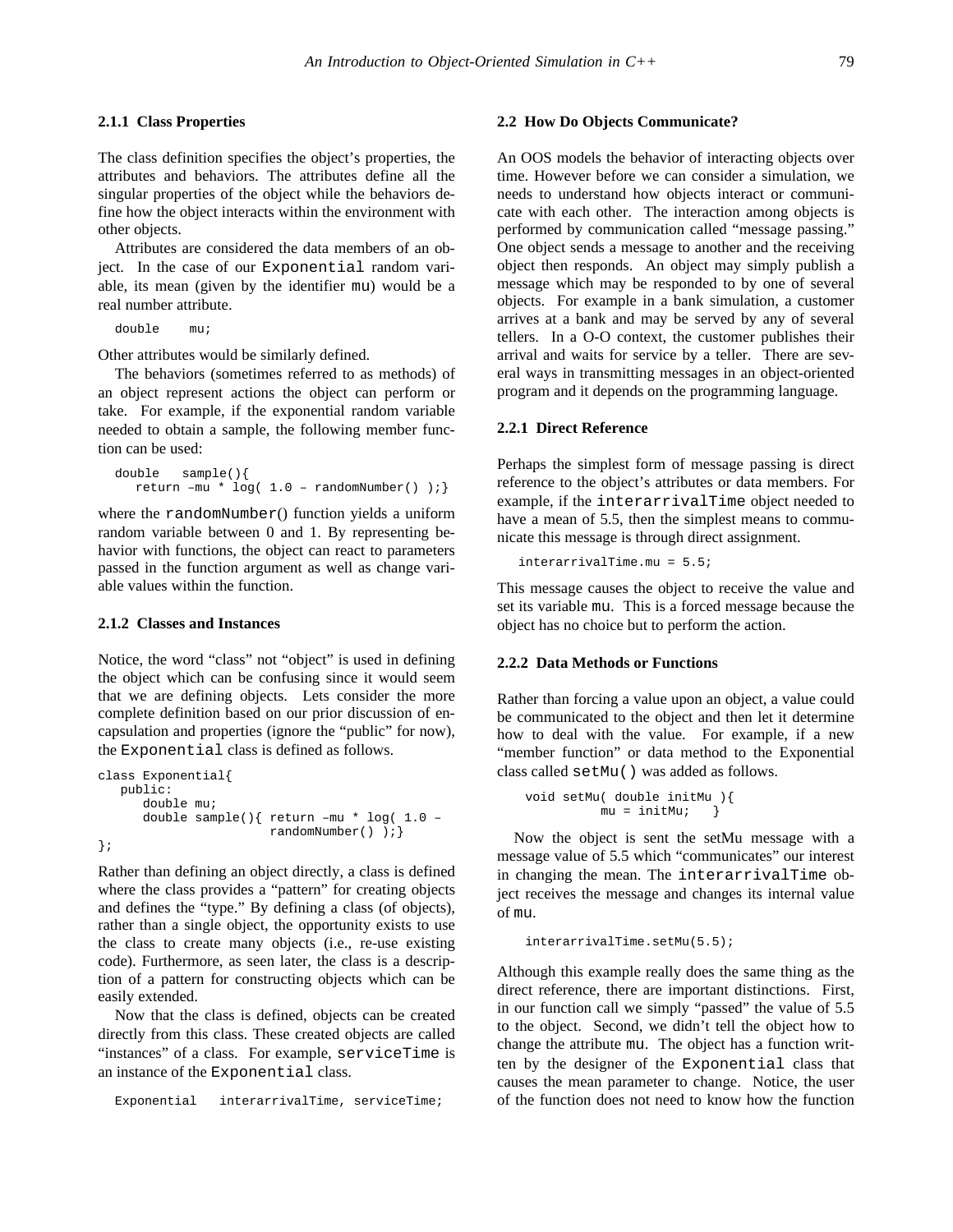inside the class works. In fact, the class designer could change the internal name of mu to expMean within the class, and all exiting user code would remain the same. This encapsulation of the data is extremely important in OOS. Also, the same message can be made to respond to several different message value types often referred to as "polymorphism."

## **2.2.3 Pointers**

Another way to communicate is indirectly through pointers which are simply addresses of the location of an object. For example, a pointer to the interarrival-Time object can be created as follows and the setMu message can be sent via the pointer.

Exponential \* rnPtr = &interarrivalTime; rnPtr->setMu(5.5);

Pointers have the advantage of not needing to know the particular object ahead of time, but only the address of the object. Thus, if we change the pointer to point to the serviceTime object, the format of the message remains the same. With a more complex message, use of pointers becomes very convenient.

RNPtr->setMu(3.5);

## **2.3 How Are Objects Formed?**

In our example, the exponential object has no ability to be created with different means. Instead, the object's mean was changed to a specific value. Although an object can be instantiated from a class without special instructions, often we want the creation to accomplish certain objectives. Likewise, we also might want to do something special when an object is destroyed.

### **2.3.1 Constructors and Destructors**

Special member functions can be defined that act when an object is created and destroyed which are called constructors and destructors, respectively. The constructor is recognized by having no return type and having the same name as the class. For example, the following could be a constructor for the exponential object.

```
Exponential( double initialMu ) {
             mu = initialMui }
```
This function accepts the invocation argument and sets the internal mean to it. An object whose initial mean is 4.3 can be specified upon creation as follows.

```
Exponential serviceTime(4.3);
```
In C++, functions can be "overloaded" so that they differ only in their formal arguments (i.e., "polymorphism"). Therefore, a class can have multiple constructors. For

example, if we wanted the exponential to accept an integer specification of its mean.

```
Exponential( int startMu ){
           mu = startMu;
```
Now, exponential objects with either a double or an int as arguments can be specified (actually  $C_{++}$  will make appropriate conversions among its built-in types, but this example illustrates the way a user could provide conversions among user-defined classes). The following creates two objects using different argument types.

```
Exponential arivial(9.3), inspect(6);
```
Users can also define a special member function called a destructor that acts when the object is destroyed. For example, a destructor for the exponential class has the following form.

```
~Exponential(){
         // print out how often used? }
```
Only one destructor can be defined since a destructor has no arguments.

## **2.3.2 Visibility of Properties**

It should be clear that a user of a class does not really need to know the internal workings of the class. For example, they do not need to know what algorithm is used to obtain the sample (they may want to know for their own assurance). Furthermore, the designer of the class may not want the user of the class to know everything about the class. Thus, the class designer has the option of causing properties of the class to become invisible to users of the class and to provide a public interface to those hidden properties. The two most frequently used labels are "public" and "private." Properties within a class that are public can be accessed directly by a user while those that are private are available only to the designer. For example, the variable containing the mean is made private within the class to prevent improper use (i.e., direct manipulation). Our class would then look like the following.

```
class Exponential{
private:
   double mu;
 public:
   Exponential(double initialMu ){mu=initialMu;}
   double sample();
   void setMu( double changeMu ){mu = changeMu;}
   double getMu( ) { return mu; }
};
```
Now mu cannot be changed directly by a user. Thus the direct reference to mu, as done earlier, will fail. Now communication to the exponential objects must be performed through member functions. The designer of the class can now protect the class data members from unwanted changes while the user of the class is unaffected.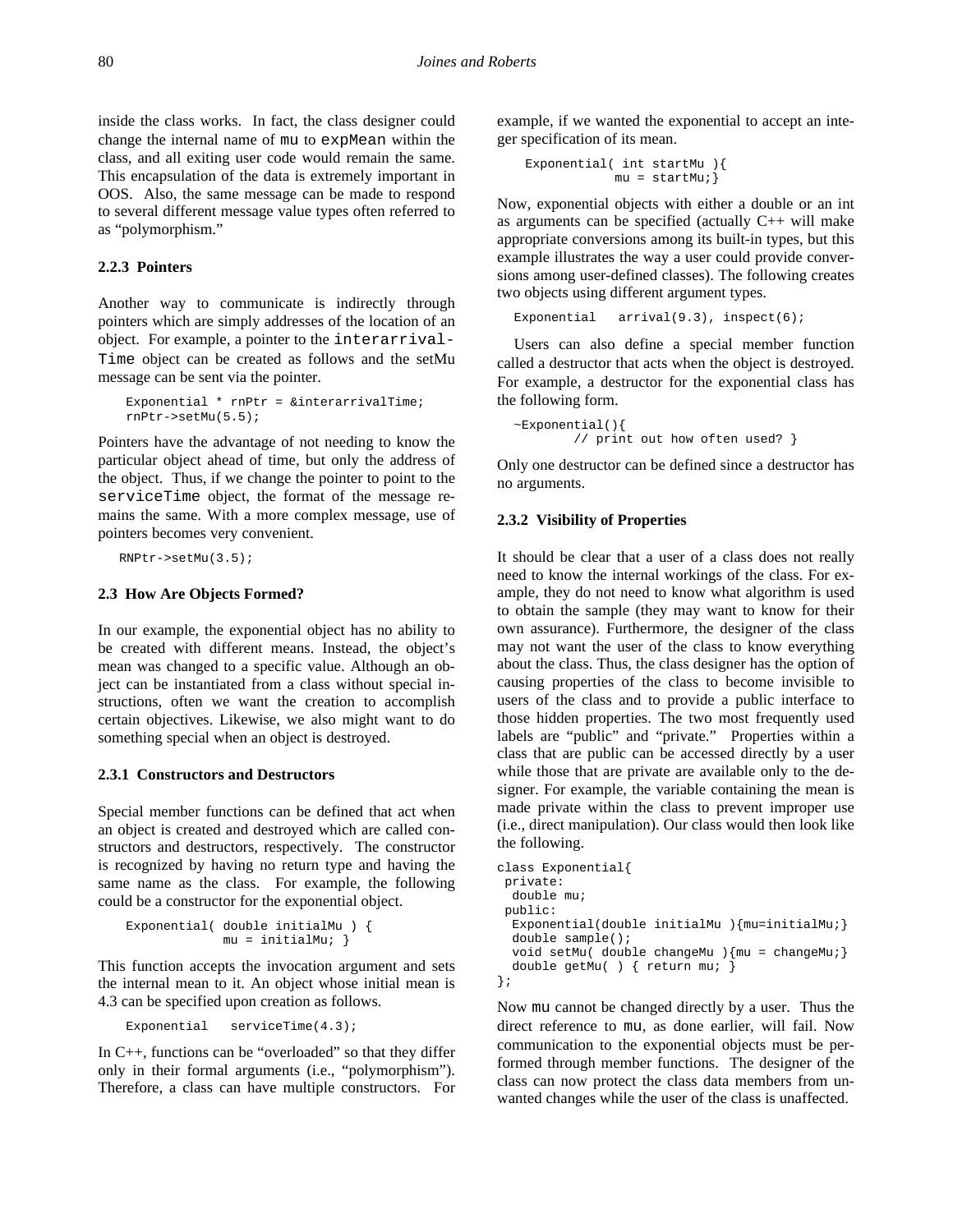### **2.4 How Are Objects Formed From Others?**

One of the fundamental benefits of an O-O design is the ability to make other objects out of existing ones. We have already seen how to design a class of objects using the built-in types from C++. Suppose the following random number class has been defined which generates uniformly distributed numbers between 0 and 1.

```
class RandomNumber{
      long seed;
   public
      RandomNumber( long seed = -1);
       void setSeed(long sd){seed=sd;}
       virtual double sample();
};
```
In this definition, the constructor argument can be specified or left blank to default to their initial values (i.e., -1 means use the next seed). The public member function sample() is used to obtain a sample and we will assume that the seed will be updated appropriately with each call to sample(). The "virtual" keyword will be discussed later.

There are two ways this random number generator could be used with our Exponential class. The first method is called **composition**, in which a random number object is included within the exponential class. The second method of using the random number generator is through **inheritance** which makes the exponential class a kind of random number. Inheritance is one of the major features that distinguish a "object-based" language from a true "object-oriented" one.

### **2.4.1 Composition**

First, consider the case of composition where we simply compose the new class from the existing class:

```
class Exponential{
    private:
       double mu;
       RandomNumber rn;
    public:
       void setSeed(long sd){RN.setSeed(sd);}
 … //Public Properties
\bar{\ };
```
Notice that the Exponential is defined simply to "have" a RandomNumber. In O-O parlance, the relationship between the Exponential and the Random-Number rn is called a "has-a" relationship. The data member rn is used in the sample() function of the exponential. Notice, a setSeed() needs to be defined in order to access the one in the random variable.

## **2.4.2 Inheritance**

The second kind of relationship among classes is called an "is-a" relationship and is based on inheritance or a

parent-child relationship. In our example, the exponential can be considered a kind of random variable. It would be useful for the Exponential to be a child of RandomNumber and thus inherit all the random variable properties. Hence, what could be done to the random variable could also be done with the exponential. No additional setSeed() is required since the one in the random class can be used.

For example, sometimes a sample from an exponential is needed while other times a basic uniform generator is required. Suppose the following two objects and pointer are defined:

```
RandomNumber uni;
Exponential exp(5.5);
RandomNumber * pRN = &uni;
```
If at an activity in our simulation, a sample from a random variable is needed, the following message is sent to obtain an activity time.

```
pRN -> sample();
```
However, because Exponential is also a RandomNumber, the pointer pRN could be assigned to either an Exponential or a RandomNumber and the same message applies. In the **composition** example, two separate activities would be required (i.e., one which used an exponential and another one which used a uniform).

pRN = &exp;

In an true O-O language with inheritance, the message would be sent to the proper object and the sampling would be from the correct sampling function. In O-O terms, determining which variate to sample at run-time is called "run-time" binding and is performed by specifying the sample() to be "virtual" in the parent class.

To specify that Exponential inherits from RandomNumber, the header for the class definition would be modified as:

class Exponential: public RandomNumber{...

showing that RandomNumber is the parent and its visibility is "public".

Under inheritance, the child class inherits the public (and protected) properties of the parent. Now these properties are directly available to the child class and the class type resolves any conflicts. C++ also permits multiple inheritance, meaning a child can inherit from several parents.

## **3 OBJECT-ORIENTED VS. OBJECT-BASED**

Because many simulation languages offer pre-specified functionality produced in another language, the user cannot access the internal function of the language. Instead, only the vendor can modify the internal function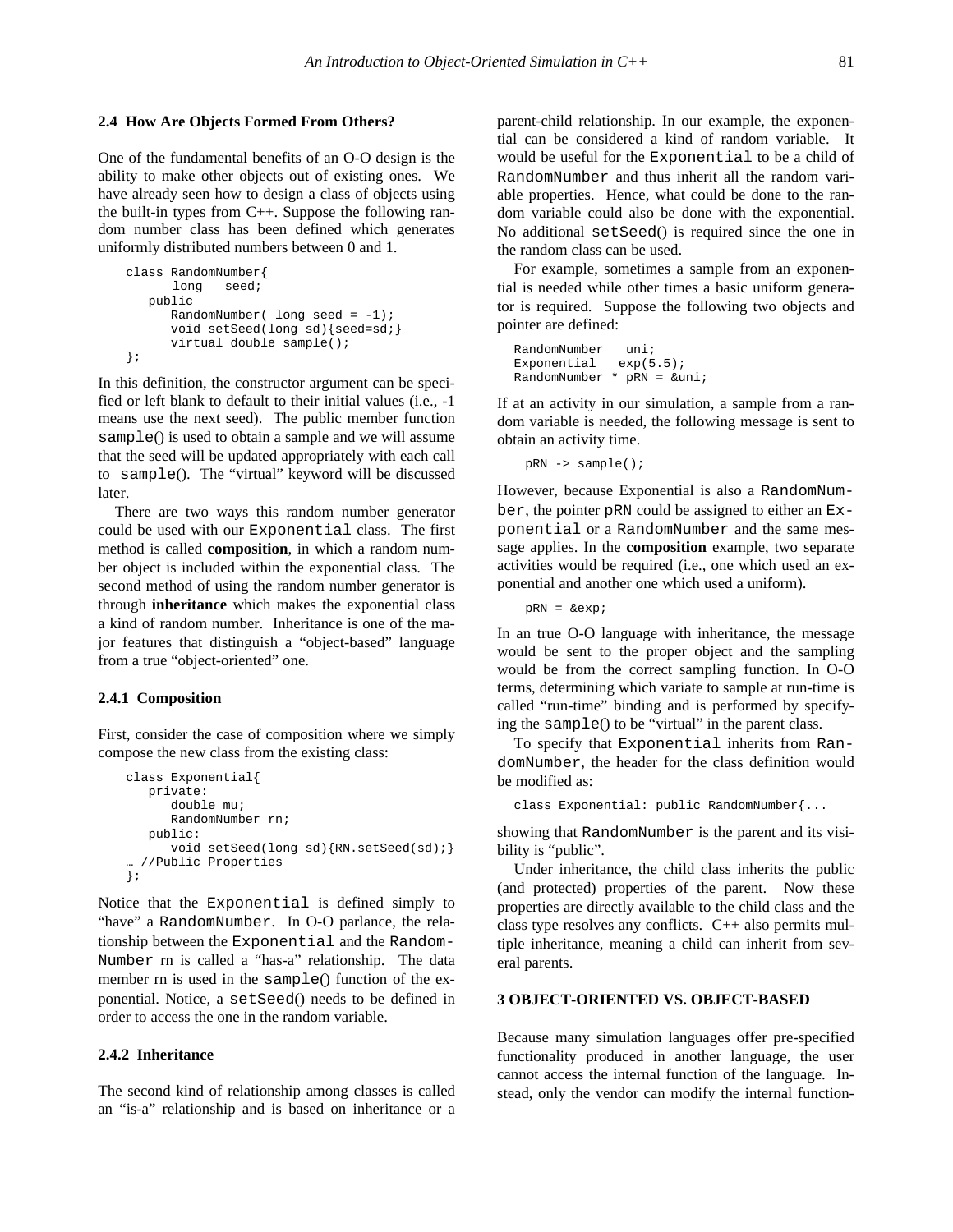ality. Also, users have only limited opportunity to extend an existing language feature. Some simulation languages allow for certain programming-like expressions or statements, which are inherently limited. Most languages allow the insertion of procedural routines written in other general-purpose programming languages. None of this is fully satisfactory because, at best, any procedure written cannot use and change the behavior of a pre-existing object class. Also, any new object classes defined by a user in general programming language do not co-exist directly with vendor code.

### **3.1 Object-Based Extension**

The object-based approach only allows extensibility in the form of composition (i.e., new objects can only be created out of existing objects). The simple Event object will demonstrate the limitations of extensibility only through composition. The Event object is used to move the simulation from one time to the next. Events are placed on the calendar and when an event is removed from the calendar the processEvent() function is called to handle the event. The following gives a portion of the Event class that can be used to process arrival of entities into the network and end of service events. Notice that depending on the type of event, the appropriate event handling function is called. This is an example use of composition.

```
class Event{
   private:
      double eventTime, eventType;
      Source *source;
      Activity *activity; //… More properties
public:
void processEvent(){
    select EventType{
       case ArrivalEvent:
     source->newArrival(Entity); break;
        case EndofService:
    activity->endofService(Entity) break;}}
//… Additional Properties
};
```
If the user wants to add additional events (e.g., a monitor event), it would require the designer to add an appropriate data member, data methods, and then provide an additional case statement. Therefore, the designer has the impossible problem in anticipating every kind of event.

# **3.2 Object-Oriented Extension**

An object-oriented simulation deals directly with the limitation of extensibility by permitting full data abstraction. Data abstraction means that new data types with their own behavior can be added arbitrarily to the programming language. When a new data type is added, it can assume just as important a role as any implicit data types and can extend existing types. For example, a new

user-defined robot class can be added to a language that contains standard resources without compromising any aspect of the existing simulation language, and the robot may be used as a more complex resource. There are two basic mechanisms in C++ that allow OOS to provide for extensibility: **inheritance** and **genericity**.

# **3.2.1 Inheritance**

Inheritance allows classes to exploit similarity through specialization of parent classes (i.e., child classes inherit the properties of the parent and extend them). All event types have an associated eventTime and eventType and the appropriate data methods to specify these properties. Therefore, specific event types would inherit these properties and provide additional ones (see Figure 1).



Figure 1: Inheritance Hierarchy

For example, NodeEvent, which provides events that occur at nodes (e.g., end of service at an activity), provides a pointer to the Node of interest and the Entity which caused the event. The processEvent() is declared virtual so that the appropriate processEvent is fired when the event is pulled off the calendar. The Event's processEvent() is a pure virtual function meaning any child classes must re-define it. The NodeEvent's invokes the nodes executeLeaving() (another virtual function in the node hierarchy).

```
//Event's processEvent
void virtual processEvent() = 0
// ProcessEvent's processEvent
void virtual processEvent(){
  processPtr->executeProcess(entityPtr);}
//NodeEvent's processEvent
void virtual processEvent(){
      nodePtr->executeLeaving(entityPtr);}
//ExecuteLeaving -virtual function in Node
```
Now the designer does not have to anticipate every type of event. Users have the ability to define their own events provided they inherit from an existing event class and provide an appropriate processEvent() function.

### **3.2.2 Parameterized Types**

Even with inheritance, many O-O languages can still be limiting in terms of extensibility. C++ provides an addi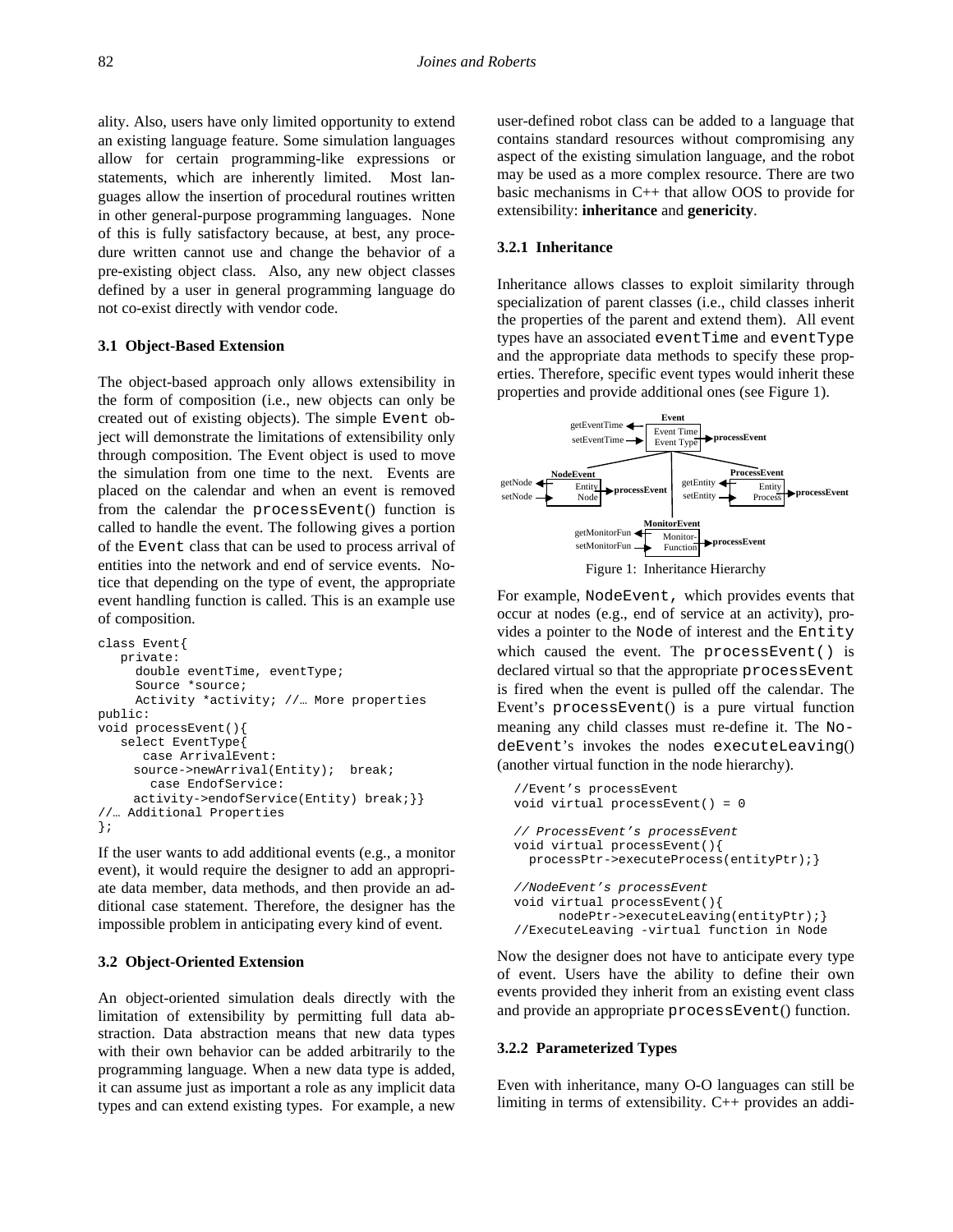tional method of extensibility called genericity or parameterized types (i.e. templates). Parameterized types are special forms of composition that exploit commonality of function. For example, most simulations would declare a source object which is used to place entities into the network. In an OOS environment, the user may want TVs or Orders to arrive rather than generic entities. The user can create several different source nodes by inheriting from the base Source class as seen in Figure 2. Each of the new classes defines a new type of object to be created (i.e., TV, Order) and the "virtual function" executeLeaving.



Figure 2: Inheritance Hierarchy versus Commonality

Notice, only the Interarrival object and methods are re-used in the child class. Each of the child classes must define its own executeLeaving() when the only difference is the type of object released into the network. When objects provide the same functionality, parameterized types are used (see Figure 3.). Now, the user specifies the type of entity to be released into the network and all remaining code is used. This ability is further demonstrated when a user wants to add statistics to the source node. The user only has to inherit from one class rather than create a TVSourceStat, OrderSourceStat, etc.



Figure 3: Parameterized Type

The following would declare two different source nodes.

```
Source<TV> tvSource(…);
Source<Order> orderSource(…);
```
### **4 CREATING A SPECIFIC OOS**

A key to the creation of a fully integrated simulation package is the use of a *class inheritance hierarchy*. To collect classes into levels of abstraction, we introduce object-based "frames." A *frame* is a set of classes that provide a level of abstraction in the simulation and modeling platform. A frame is a convenient means for describing various "levels" within the simulation class hierarchy and is a conceptual term.

While frames provide a convenient means to describe the levels of abstraction within the entire object-oriented

simulation platform, another means of encapsulation is to place higher level complex interactions into "frameworks." For our purposes, *frameworks* are used to describe those collections of classes that provide a set of specific modeling facilities. The frameworks may consist of one or more class hierarchies. These collections make the use and reuse of simulation modeling features more intuitive and provide for greater extensibility.

Special simulation languages and packages may be created from these object classes. For more information, see Joines and Roberts (1996). YANSL is an acronym for "Yet Another Network Simulation Language" and is just one *instance* of the kind of simulation capability that can be developed within an OOS environment.

### **4.1 Basic Concepts and Objects in YANSL**

YANSL was developed to illustrate the importance of object-oriented simulation. YANSL is a network queuing simulation package of roughly the power of similar languages, but without the "bells and whistles."

#### **4.1.1 Classes Specific to YANSL**

Several classes are chosen from the modeling frameworks (Joines and Roberts, 1996) to create the YANSL modeling package. These classes are collected together to form a "simple" modeling/simulation language which can be extended to create more complicated features. The general simulation support classes, such as variate generation, statistics collection, and time management, are used indirectly throughout the modeling frameworks. The network concepts are somewhat enhanced, but are taken from the modeling framework. The node hierarchy for YANSL is shown in Figure 4. The higher level nodes (Assign, Activity, Queue, Source, and Sink) are used directly by the YANSL modeler. Lower level nodes provide abstractions which are less specific, thus allowing specialization for other simulation constructs (e.g., the QueueNodeBase class excludes ranking and statistics). Sink and queue nodes can have transactions branched to them and are therefore destination nodes, while the source node is a departure node.



Figure 4: YANSL Node Hierarchy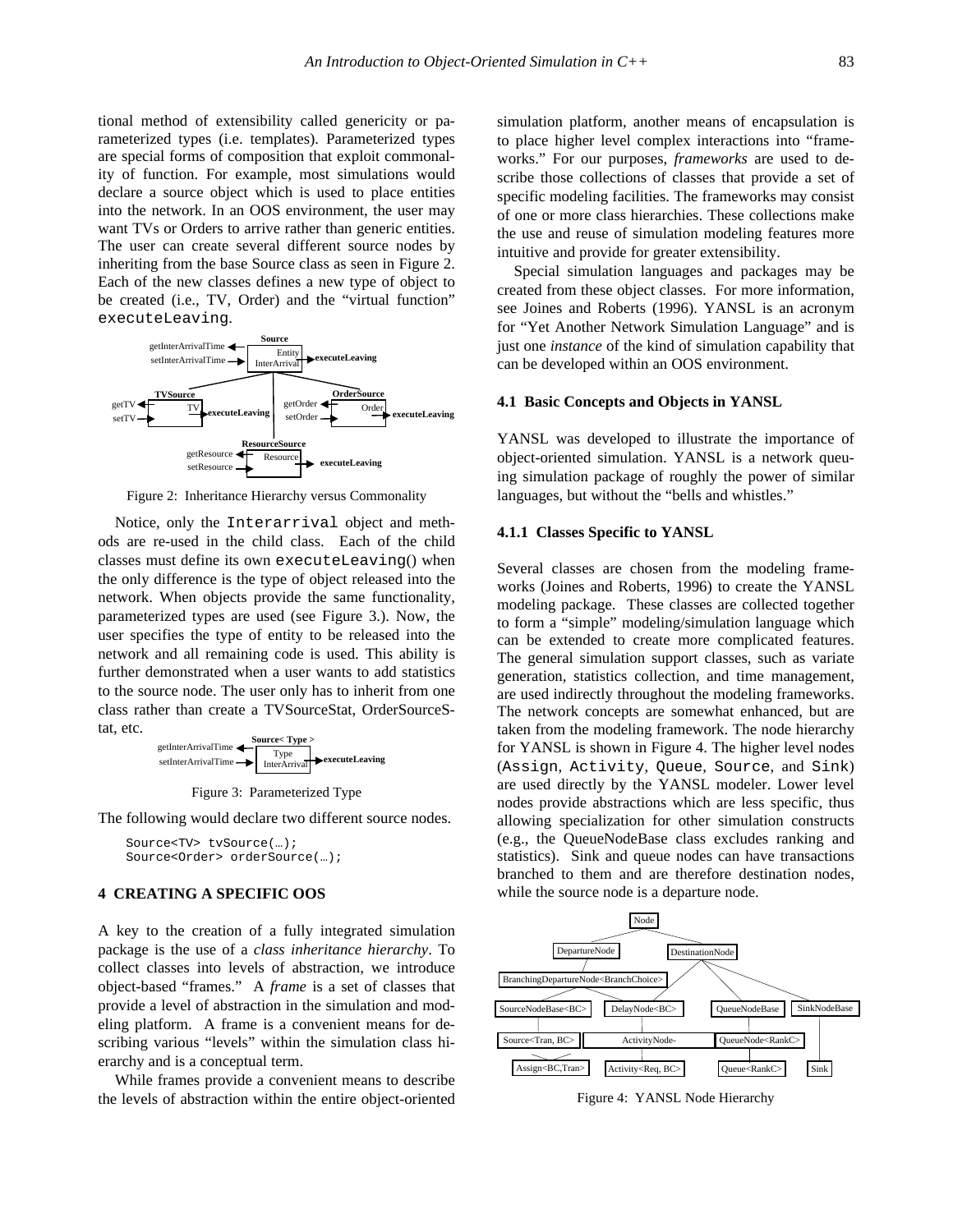The delay and assign nodes are both departure and destination nodes, so they inherit from both the departure and destination node classes. Departure nodes may need a branching choice and called BranchingDepartureNodes. An activity is a "kind of" delay but includes resource requirements. The properties of the YANSL nodes allow transactions to be created at source nodes, wait at queue nodes, receive attribute assignment at assign nodes, be delayed at activity nodes, and exit the network at sink nodes.

Resources may service transactions at activity nodes. The resource framework for YANSL, shown in Figure 5 allows resources to be identified as individuals, as member of alternative groupings, or as members of teams.



Figure 5: Resource Framework

When there is a choice of resource service at an activity, then a resource selection method is used. The ability to request a resource service at run-time without specifying it explicitly is another example of polymorphism.

Choices available in YANSL, shown in Figure 6, extend those in the modeling frameworks.



Figure 6: YANSL Choice Hierarchy

The choices available add broad flexibility to the decision-making functions in the simulation, without needing different classes for each different function. Instead, classes are parameterized with these choice classes and the choices consist of several methods. Specifically in YANSL, they allow for the selection of alternative branches from a departure node, selection among alternative resources in requirements at an Activity, as well as provide the decision making ability for resources to choose what to do next, and ranking choices among transactions at an Queue. The choices are used to represent the time-dependent and changing decisions that need to be modeled

#### **4.1.2 Modeling with YANSL**

When modeling with YANSL, the modeler views the model as a network of elemental queuing processes (graphical symbols could be used). Building the simulation model requires the modeler to select from the predefined set of node types and integrate these into a network. Transactions flow through the network and have the same interpretation they have in the other simulation languages. Transactions may require resources to serve them at activities and thus may need to queue to await resource availability. Resources may be fixed or mobile in YANSL, and one or more resources may be required at an activity. Unlike some network languages, resources in YANSL are active entities, like transactions, and may be used to model a wide variety of real-world items.

### **4.2 The TV Inspection and Repair Problem**

As a portion of their production process, TV sets are sent to a final inspection station. Some TVs fail inspection and are sent for repair. After repair, the TVs are returned for re-inspection. Transactions are used to represent the TVs. The resources needed are the inspector and the repairman. The network is composed of a source node which describes how the TVs arrive, a queue for possible wait at the inspect activity, the inspect activity and its requirement for the inspector, a sink where good TVs leave, a queue for possible wait at the repair activity, and the repair activity. Transactions branch from the source to the inspect queue, are served at the inspect activity, branch to either the sink or to the repair queue, are served at the repair activity and return to the inspect queue. The data used in the simulation is that the interarrival time of TVs, the inspect service time, and repair service time are exponentially distributed with a mean of 5, 3.5, and 8 minutes respectively, and the probability that a TV is good after being inspected is .85.

### **4.3 A YANSL Model**

The YANSL network has all the graphical and intuitive appeal of any network based simulation language. A graphical user interface could be built to provide "convenient" modeling features. Whatever the modeling system used, the ultimate computer readable representation of the model would appear as follows:

#include "simulation.h"

main(){

```
// SIMULATION INFORMATION
Simulation tvSimulation(1); //1 replication
```